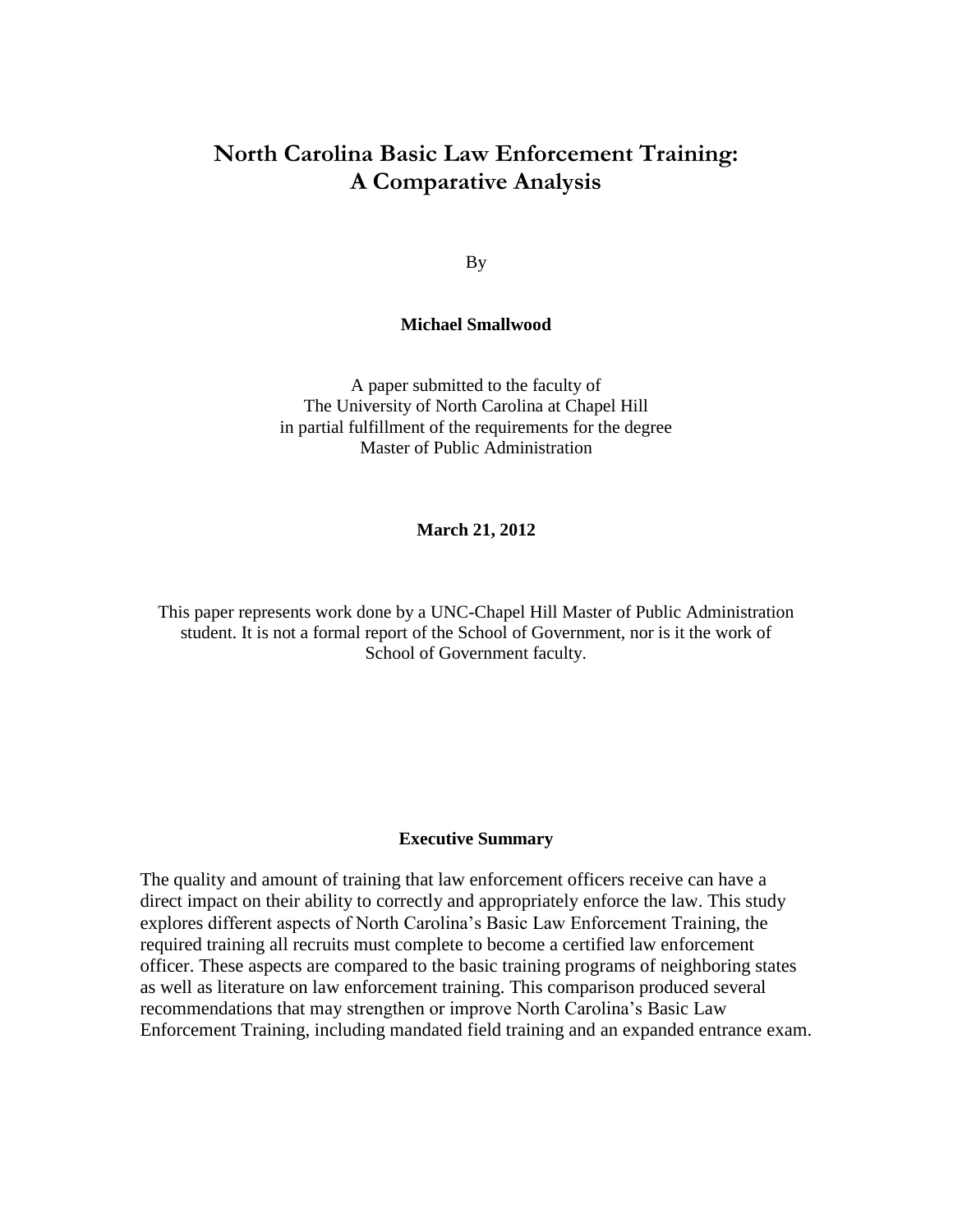#### **Introduction**

Law enforcement officers are an integral part of our society. They are at our schools, on our highways, and in our communities. Their constant presence is a reminder of the general police power, the power and ability to regulate behavior and enforce lawful order, which is reserved to each state. Each officer undergoes extensive training at the beginning of and throughout his/her career to ensure that he/she enforces the laws in the correct manner. This training is imperative, as the ability to enforce laws correctly corresponds to the quality of training that law enforcement officers receive.

However, the importance of training was not always understood. Not until the late 1950s did states begin to establish training boards or commissions. Currently, all states have some form of law enforcement training or standards institution and 47 states have legislation requiring minimum training standards for new officers. However, since each state's approach to government differs, it is not surprising that there is a wide variation in minimum standards, possibly resulting in a variation in the quality of law enforcement. Additionally, as the newer community policing model has gained momentum in the last few years, training standards and requirements have never been more important.

This capstone focuses on the adequacy of North Carolina's basic law enforcement training requirements and standards and whether they have kept pace with the increasingly complex and ever changing role of law enforcement. The purpose of this research is to generate recommendations for North Carolina's Basic Law Enforcement Training (BLET). This paper begins with a literature review and program descriptions of basic law enforcement training in the surrounding states of the southeastern region. After the methodology is discussed, the following section provides the findings and recommendations for improvement. It concludes with a brief summary on implementation.

# **Literature Review**

Recruit basic training programs are a fundamental component in assuring that law enforcement behavior is both professional and efficient, as well as accepted and respected by the public (Traut & Thom 2000; Sharp, 1997). The requirements of the different basic training programs will vary, creating differing levels of officer preparedness. This difference begins with the initial acceptance into a basic training program (Satterfield, 1985). Some programs require civil service exams, physical endurance tests, or basic abilities tests (Harris, 1973; Walker, 2005).

The length of basic training programs also varies by state. In 2006 the national median for state mandated training hours was just shy of 600 hours (Rojek, 2007). Well-trained recruits receive about 800 hours of basic training (Edwards, 1993; Hickman, 2002). Modern basic training programs also must give attention to innovative teaching methods, instructional diversity, and test development and validation (McGreedy, 1983). Teaching methods should include role playing, in-field exercises, case studies, and use of technology to complement the traditional lecture method. (Holmes, 1992; Ness, 1991; Wilson, 1992). Training programs affiliated with a college can provide greater diversity of expertise and training (McGreedy).

Additionally, as the role of law enforcement has shifted towards community policing, basic training must also shift to ensure officers have skills in verbal and written communication, negotiation, conflict resolution, and public relations, skills integral to effective community policing (Birzer, 1999; Codish, 1996; Frost and Seng, 1984). However, Bradford (1999) revealed that basic training programs put a low priority on problem solving and interpersonal skills development, and Peterson (1997) noted that research and analysis skills are lacking from law enforcement training curricula. Another integral part of preparing officers for duty is field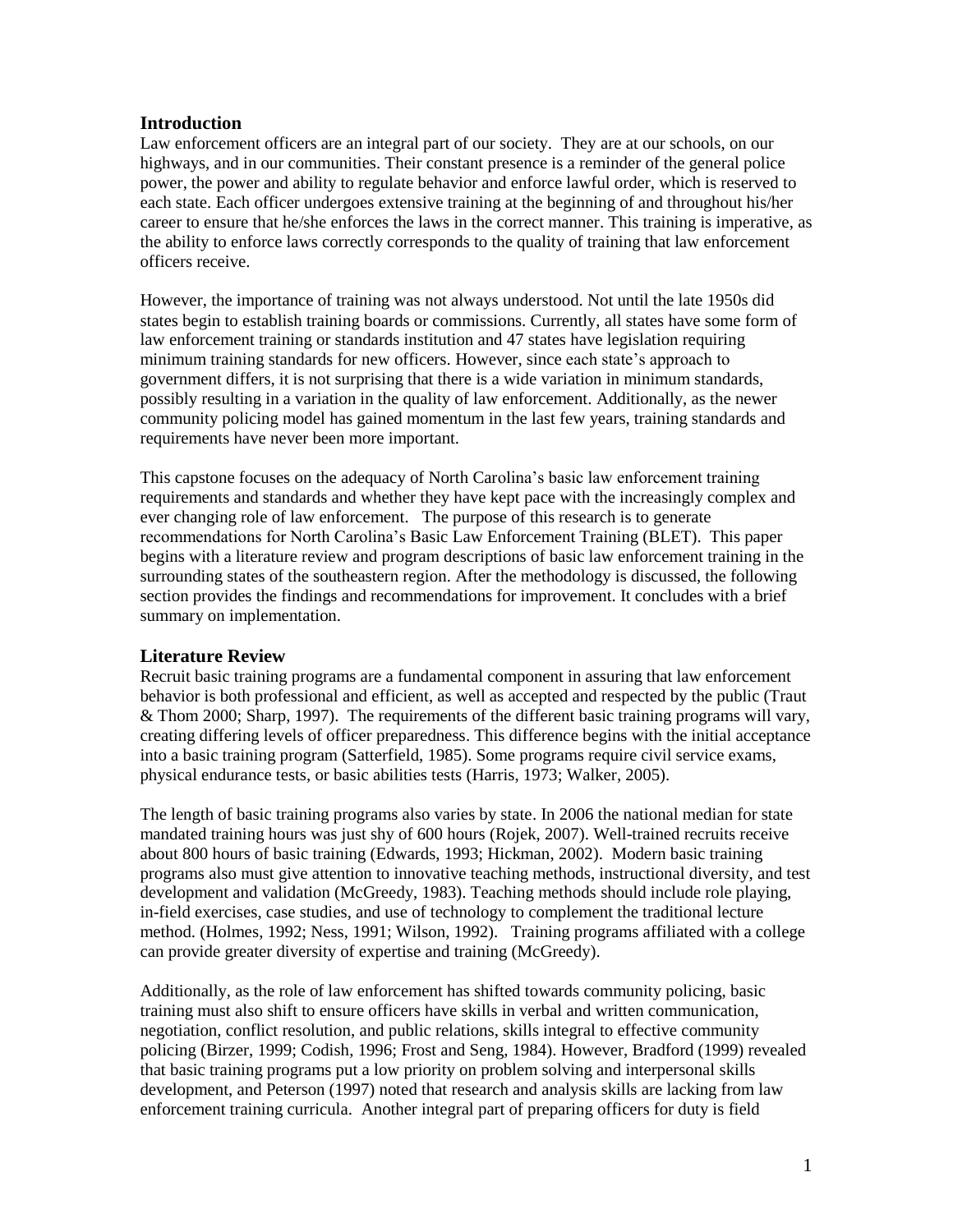training. Wilson and McLaren (1972) suggested that a field training program should be included in recruit basic training in order to provide a smooth transition from classroom theory to street application.

Perhaps even more vital to recruit basic training is the evaluation of its success. Police training programs should be regularly reviewed and evaluated so that changes to curriculum and requirements are not made in a subjective, piecemeal fashion (Traut & Thom).

#### **State Training Program Descriptions**

The program information contained in this section was gathered through a four-step process: (1) Discover the commission/council in charge of each state's law enforcement training standards; (2) review each state's code/regulations in order to find promulgated standards and mandatory requirements; (3) review commission/council associated websites for further applicable standards/requirements; and (4) contact training officials for information not publicly available.

#### *North Carolina*

The Criminal Justice Education and Training Standards Commission establishes minimum educational and training standards for law enforcement officers.<sup>1</sup> Recruits must complete the BLET, which must be at least  $620$  hours, in order to be certified.<sup>2</sup> Currently, North Carolina does not have a mandated field training requirement, leaving field training up to employing agencies. The Commission incorporates into the NC Administrative Code the Basic Law Enforcement Training Course Management Guide and Training Manuals.<sup>3</sup> These guides outline the required curriculum, training objectives, lesson plans, audio-visual aids, and practical exercises.<sup>4</sup> Emphasis is placed on the use of audio-visual components as well as the use of the required practical exercises. As far as testing requirements, the Commission first requires that recruits achieve a  $10<sup>th</sup>$ grade reading level on a reading comprehension test.<sup>5</sup> Then, during the BLET, recruits are administered topic tests and must receive a minimum 70 percent score to pass.<sup>6</sup> After completion of the BLET, recruits must receive a 70 percent score on a written, comprehensive exam, created and administered by the Commission.<sup>7</sup>

#### *West Virginia*

The Law Enforcement Training Program (LET) oversees the training and certification of law enforcement officers in West Virginia.<sup>8</sup> To become certified recruits must receive a minimum of 800 hours of basic training, with field training being left up to the agency where the recruit is or will be employed.<sup>9</sup> The essential functions and training objectives of the training program are included in West Virginia's rules and regulations.<sup>10</sup> In order to demonstrate mastery of the training objectives, recruits must score at least a 75 percent on the written skills examinations administered during the program.<sup>11</sup> There is no required teaching style in West Virginia.

#### *Maryland*

The Police Training Commission regulates the training of law enforcement officers and establishes minimum training standards.<sup>12</sup> Each recruit is required to complete an entrance-level training program that is a minimum of 750 hours.<sup>13</sup> Each recruit also is required to complete a field training program which must be at least 80 hours.<sup>14</sup> Maryland also requires that certain Commission-created training objectives are taught and tested.<sup>15</sup> To become a certified law enforcement officer, each recruit has to achieve a minimum overall score of 70 percent in each subject area/performance objective as verified by testing. The training director of an academy is responsible for creating and administering this written test.<sup>16</sup> While no particular type of teaching style is mandated, the entry level-training program, which the Commission directly administers, puts a strong emphasis on scenario-based learning and also incorporates community policing strategies. $17$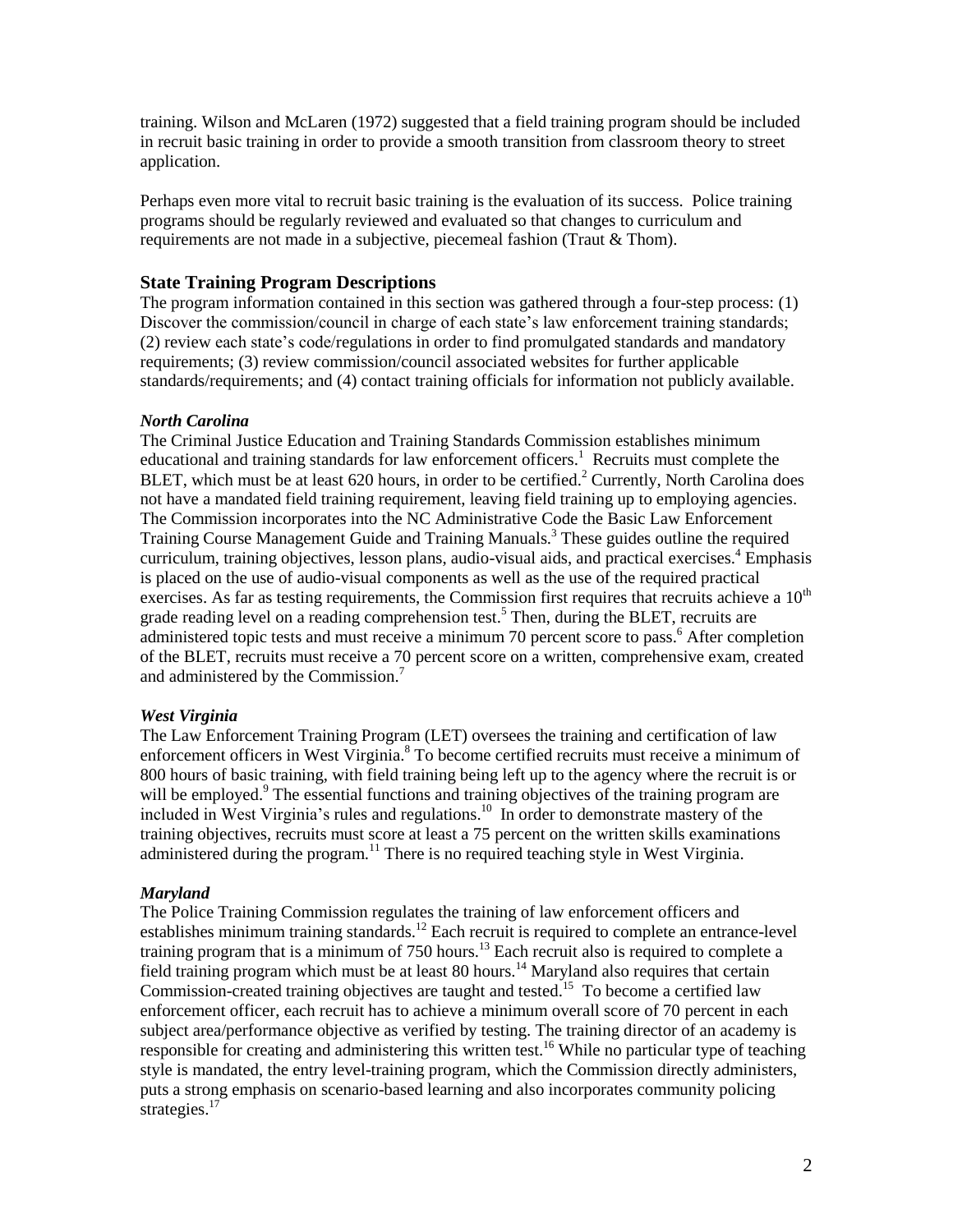#### *Virginia*

The Committee on Training establishes compulsory training standards for certified lawenforcement officers.<sup>18</sup> Virginia requires that recruits receive academy training totaling at least 480 hours, with an additional 100 hours of field training. Virginia incorporates into their administrative code a Lesson Plan Guide Manual.<sup>19</sup> This manual outlines what objectives are to be taught and tested as well as desired performance outcomes. The Lesson Plan Guide also requires that different types of teaching activities are included – practical exercise, scenariobased, etc.<sup>20</sup> In order to complete the minimum training standards in Virginia, a recruit must satisfactorily complete the criteria by achieving a passing grade on the different tests administered during and after the program.<sup>21</sup>

# *South Carolina*

South Carolina has a Law Enforcement Training Council that oversees training standards and training programs.<sup>22</sup> This Council recently updated the training program in July of 2011. They now require a total of 480 hours, up from 360.<sup>23</sup> South Carolina also requires 160 hours of field training.<sup>24</sup> South Carolina also requires that recruits pass their written or performance-oriented tests by scoring 70 percent. Any failure to achieve these passage rates results in a dismissal from the Academy as no re-tests are given. $2526$ 

#### *Georgia*

The Peace Officer Standards and Training Council (POST) is vested with the power and duty to establish minimum training and curriculum standards.<sup>27</sup> Recruits must pass a job-related academy entrance exam before they can begin the required 408 hour basic law enforcement certification course.<sup>28</sup> There is no official field training requirement although agencies are encouraged to provide it.<sup>29</sup> The POST training manual outlines the required instructional goals, practical exercises, and performance examinations for the training course.<sup>30</sup> Periodic testing is required for certain subjects, comprehensive testing is optional and left up to the different training directors.<sup>31</sup>

# *Florida*

The Criminal Justice Standards and Training Commission establishes minimum training standards and requirements. Recruits must complete a 770 hour Basic Recruit Training Program.<sup>32</sup> There is currently no mandated field training requirement for new recruits. The Commission's training manuals establish standards for the training curriculum such as performance outcomes, training objectives, as well as activities, scenarios, role-plays and 24 required practicums.<sup>33</sup> However, before a recruit can even begin the above described training program they must achieve a passing score on a basic abilities test.<sup>34</sup> After completing training, recruits must then pass the State Officer Certification Examination (SOCE) by scoring at least an 80%. 35 36

# **Methodology**

In response to generating recommendations by which NC's BLET can be improved, a qualitative content analysis was used to compare NC's mandated BLET with standards of other states in the southeastern geographic region. This comparison focused on the following program aspects: total training hours, field training requirements, examinations required, inclusion of training objectives or performance outcomes, and required teaching style.<sup>37</sup> In addition to the qualitative analysis, NC's BLET and the six other state programs also were compared to established academic standards and benchmarks from the literature on law enforcement training. Due to the time required to compile information from all 50 states, this comparison has been limited to the states in the southeastern geographical region.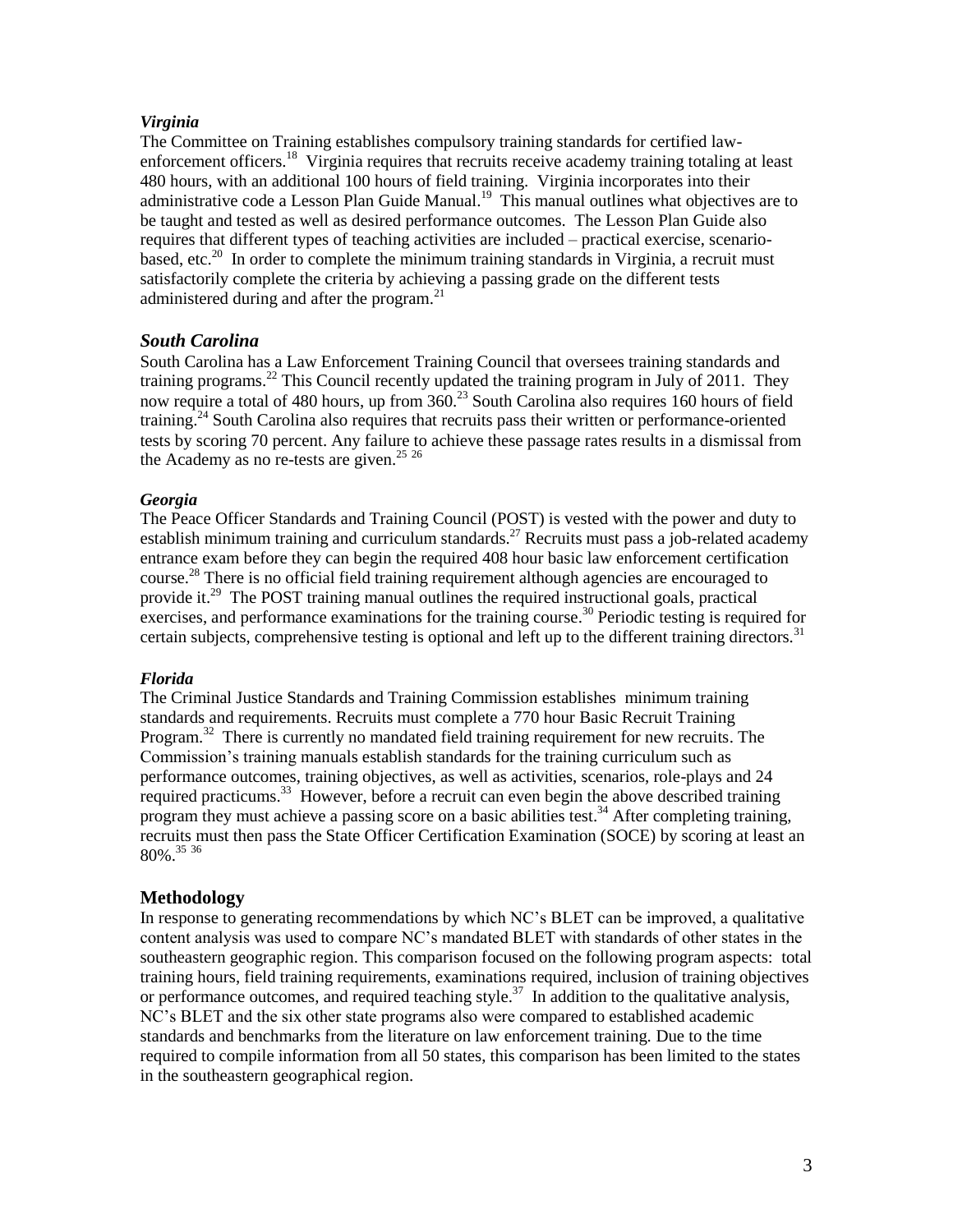#### **Findings and Recommendations**

The NC BLET currently requires 620 hours of training. This puts North Carolina about in the middle for required hours in the Southeastern region, but just above the national median as it was in 2006 (Rojek). Additionally, even though there are many law enforcement agencies in North Carolina that implement their own field training programs, there is not a mandated field training requirement. Maryland, Virginia, and South Carolina have mandated field training.

Another important aspect of training is the instructional method. The BLET utilizes lesson plans with built in training objectives, audio-visual aids and, practical exercises for example. However, even though the mandated course guide says additional exercises can be designed to facilitate learning, little encouragement or emphasis is placed on their importance or creation. The benefit of using role-plays, scenarios, field exercises and case studies is well documented (McGreedy). Additionally, several of the states in the southeastern region mandate these type of activity based methods, including Virginia, Maryland, Georgia, and Florida. Florida places focuses on the use of practicums by mandating and publishing 24 extensive, required practicums which must be followed exactly as published. *See Appendix A for Practicum Descriptions*

One of the strengths of the NC BLET program is in the way that it is offered. Currently there are multiple and varied offerings of the BLET across North Carolina. They can be found in police departments, technical schools, community colleges and different agencies. While many states in the southeastern region only certify one school to deliver their approved training program, having multiple and varied offerings provides greater diversity of expertise and an overall better training experience.

As the role of law enforcement turns more towards community policing, recruits need to be trained and prepared for this new kind of policing. This requires training and development of problem solving and interpersonal skills. Most programs put a low priority on these cognitive skills, and the North Carolina BLET is no exception**.** The only subject area in the BLET that might address these skills is the Law Enforcement Communication Unit. This Unit, totaling 48 hours, includes topics such as Dealing with the Public, Ethics for Law Enforcement, and Communication Skills for Law Enforcement. *See Appendix B for BLET subject areas and hours required*

Some states test for a minimal level of these skills. Florida and Georgia require basic abilities or job skills entrance exams before a recruit can be admitted to that state's training program. These exams evaluate recruits for a basic ability to conduct job tasks, which include problem-solving skills and deductive reasoning capabilities, skills which are essential to effective community policing.<sup>38</sup> While there is a required entrance exam in North Carolina, it is only geared towards reading comprehension and only requires achieving a  $10<sup>th</sup>$  grade reading level to pass.

Based on the results from this study, the following policy recommendations are offered:

- The Criminal Justice Education and Training Standards Commission should consider reviewing the total hours required currently required for the BLET. Although North Carolina is average to above average for total hours, the last time training hours were increased was in 2006. Since then several states in the southeastern region have increased total training hours. Also, the ever-changing role of law enforcement, including the shift towards community policing, makes the frequent review of standards and hours vital.
- Adding a mandated field training requirement for certification as a law enforcement officer should be considered. Field training provides a smooth transition from the training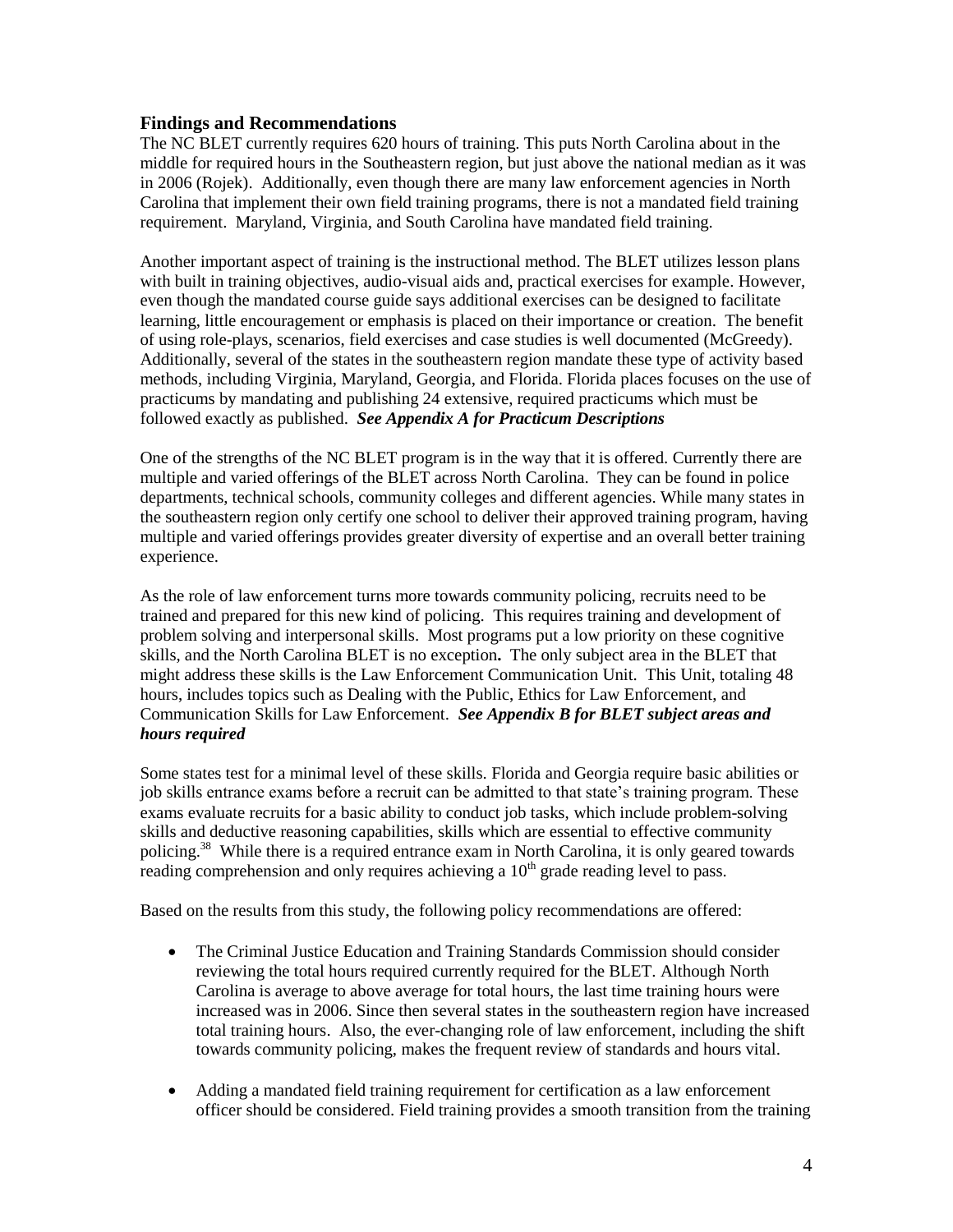program to the street and allows officers to apply learned knowledge in real situations. Many agencies already require new recruits to complete a field training program. All new officers can greatly benefit from this type of training.

- Updating the training curriculum to emphasize role-plays, scenarios, practicums, and field exercises will better engage and prepare new recruits for service. The benefits of these types of teaching methods are well documented and are known to better communicate the information, build confidence, and enhance problem solving techniques.
- Expanding the training curriculum to include training on interpersonal communication, problem solving, and public relations should be considered. Training on these topics will enhance the ability of officers to engage in community policing. These types of skills are vital to effective community policing as well as building rapport with the public.
- Expanding the required entrance exam so that it evaluates basic abilities and skills could prove beneficial. Currently the entrance exam for the BLET program is a reading comprehension test which a recruit must only achieve a  $10<sup>th</sup>$  grade reading level to pass. An entrance exam that tests basic abilities and skills will serve as a better gauge of a recruit's capability to engage in community policing and handle the complex role of law enforcement. It could also serve as a predictor of the likelihood that a recruit succeeds in the BLET.

# **Conclusion**

Law enforcement officers face an increasingly demanding and complex profession that necessitates quality personnel who are trained to handle a variety of problems. The BLET is the first and most important step in preparing new officers for duty and the complex demands they will be facing in North Carolina. As such, the BLET should be constantly updated in order to keep pace with the dynamic and ever changing role of law enforcement. The recent shift towards a community policy model in law enforcement makes the review and updating of training standards even more necessary and timely.

The North Carolina Criminal Justice Education and Training Standards Commission should consider, upon review of the recommendations identified from this research, implementing updates and changes to the BLET as well as any other requirements necessary to prepare new officers for duty. Another possibility would be for the Commission to seek review of the remainder of the states in order to determine if there are additional updates and components which could strengthen the BLET. In addition to looking to other states, the Commission should also stay abreast of developments in teaching methods so that new officers receive the training they need in the most efficient and effective manner possible. Placing an emphasis on these types of changes and updates will help North Carolina become a frontrunner in basic training.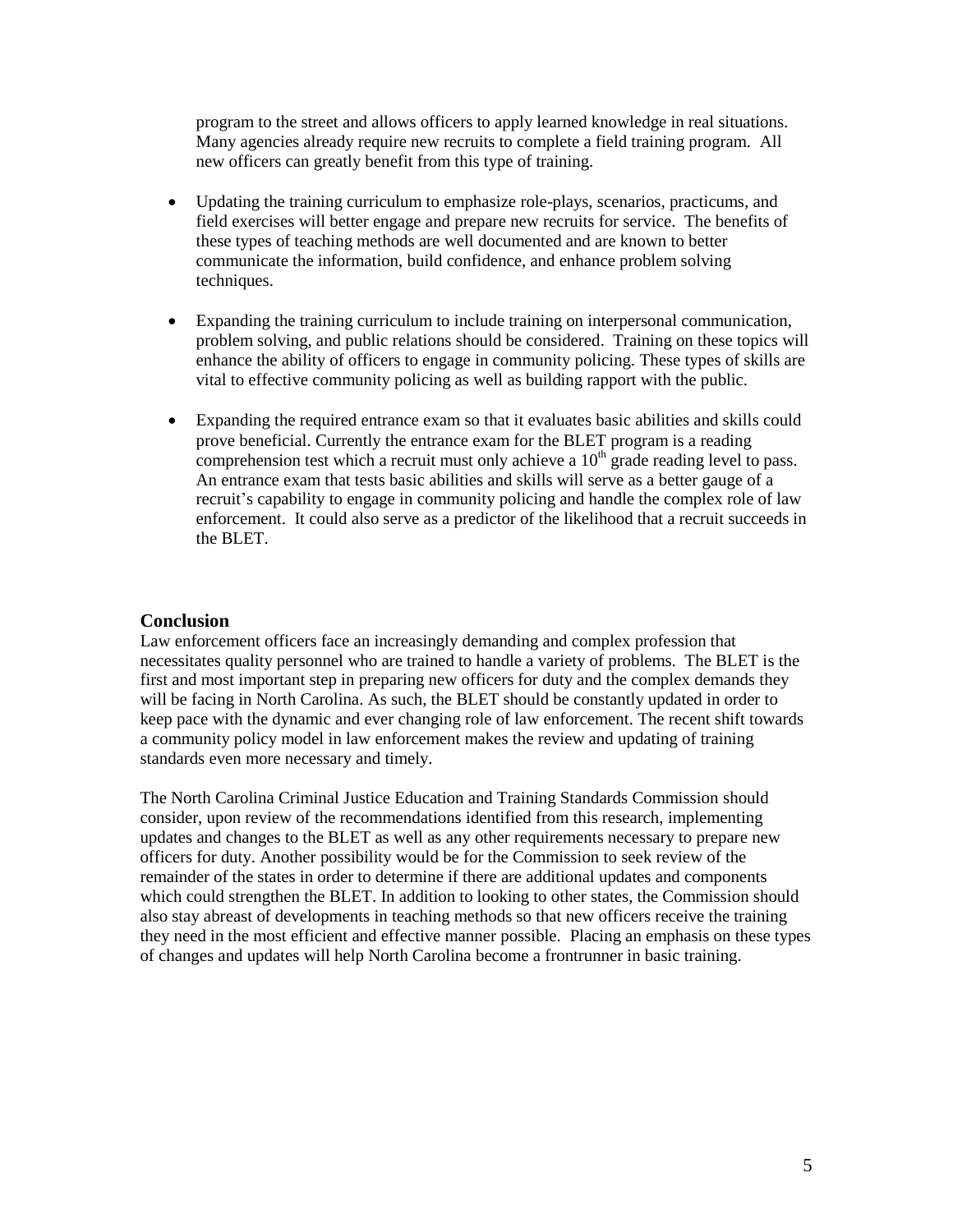# *Notes*

<sup>1</sup> N. C. Gen. Stat. §17C-6  $(2011)$ <sup>2</sup> N.C. Admin. Code title 12 r. 09B.0205 (2011)  $3$  Id. <sup>4</sup> Found at http://ncdoj.gov/About-DOJ/Law-Enforcement-Training-and-Standards/Criminal-Justice- Education-and-Training-Standards/Forms-and-Publications.aspx <sup>5</sup> N.C. Admin. Code title 12 r. 09B.0203 - 0405  $^6$  Id. 7 Id. at r. 09B.0405  $8 \text{ W}$ . Va. Code § 30-29 (2011)  $9^9$  W. Va. CSR §149-2-7 (2011)  $^{10}$  Id. at §149-2-8.3  $11$  Id. at §149-2-6 <sup>12</sup> Md. Public Safety Code Ann. § 3-202 to 218 (2011) <sup>13</sup> COMAR12.01.01.09 (2011) <sup>14</sup> Id. at 12.04.01.21 <sup>15</sup> Id. at 12.04.01.09, see also http://www.mdle.net/resources.htm for training objectives  $^{16}$  Id. at 12.04.01.09 (e) <sup>17</sup> See http://www.dpscs.state.md.us/aboutdpscs/pct/peltp/peltp.shtml <sup>18</sup> Va. Code Ann. § 9.1-101 to 112 (2011)  $19$  Id. <sup>20</sup> Performance Outcomes, Training Objectives, Criteria and Lesson Plan Guides for Compulsory Minimum Training Standards for Law Enforcement Officers Manual, found at http://www.dcjs.virginia.gov/standardsTraining/compulsoryMinimumTraining/officers.cfm  $^{21}$  6 Va. Admin. Code 20-20-70 (2011)  $22$  S.C. Code Ann. § 23-23-80 (2011) <sup>23</sup> South Carolina Criminal Justice Academy Website, found at http://www.sccja.sc.gov <sup>24</sup> Per South Carolina Training Official  $25$  Found in Basic Training Rules and Regulations Handbook, found at http://www.sccja.sc.gov/6Forms/default.aspx <sup>26</sup> South Carolina does not make available many aspects of their required training. However, some information for this paper was gathered from phone conversations with training officials. <sup>27</sup> Ga. Code Ann. § 35-8-7 (2011)  $28$  Id. at § 35-8-8  $^{29}$  Id.  $30$  Id.  $31$  Id. <sup>32</sup> Florida Admin. Code§11b-35.002 <sup>33</sup> Id., Electronic copies of the manuals can be accessed at http://www.fdle.state.fl.us/Content/  $34$  Id. at 11b-35.0011 <sup>35</sup> Id. at 11b-30.011 <sup>36</sup> http://www.fdle.state.fl.us/Content/getdoc/23876cc7-251b-48a3-a00b-2188d6a9f607/Exam-Results.aspx  $37$ Teaching style includes lecture based, demonstration based, or scenario based teaching, etc.

38 See the following webpages for further description of entrance exams: http://www.fdle.state.fl.us/Content/CJST/Menu/Officer-Requirements-Main-Page/Basic-Abilities-Test- (BAT).aspx; http://www.gapost.org/ee\_info.html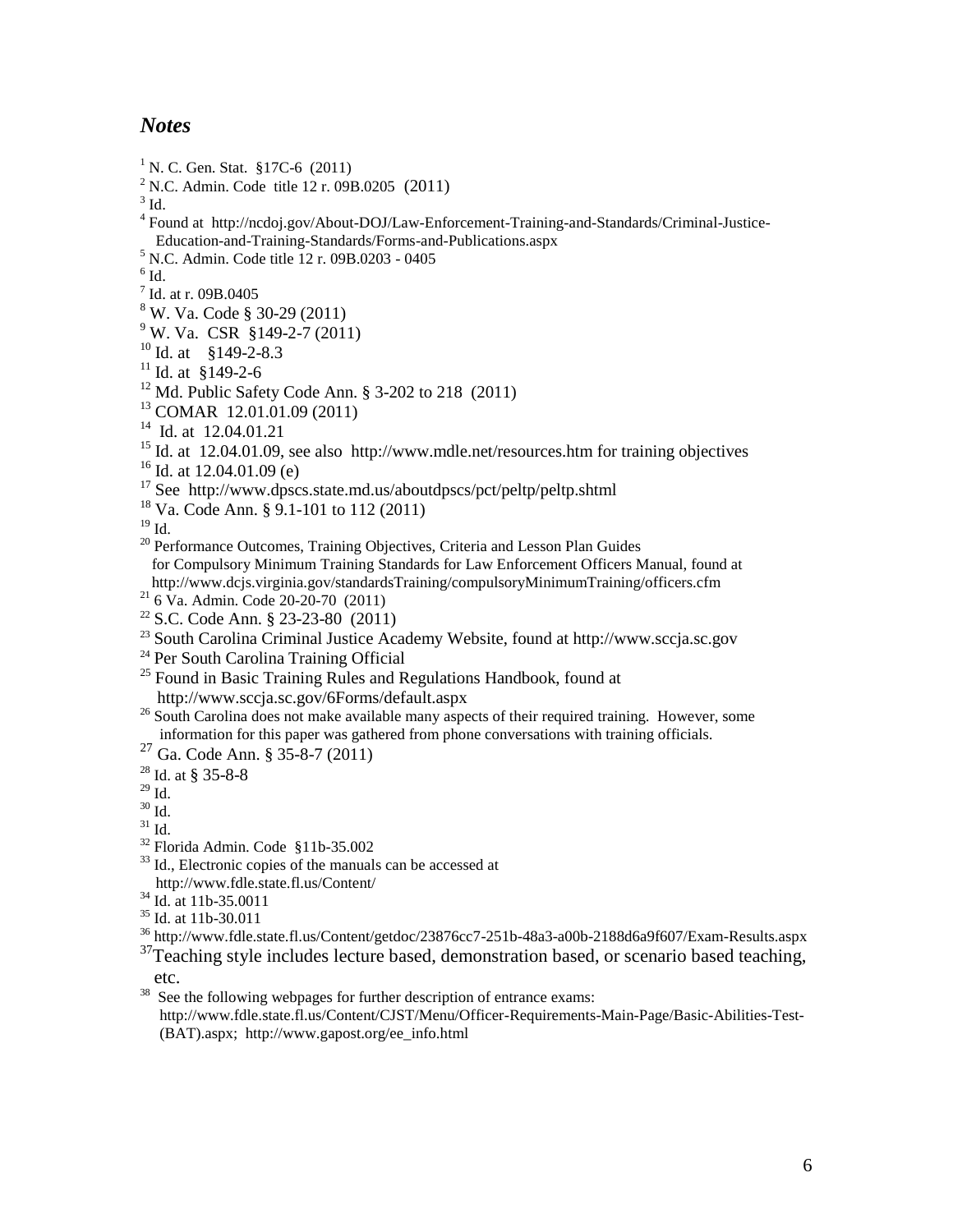# **References**

Bintliff, R.L. (1993), *Police Procedural,* Writer's Digest Books, Cincinnati, OH.

Birzer, M. L. (1999). Police training in the 21st century. *FBI Bulletin, 68,* 7.

Bradford, D. & Pynes, J.E. (1999). Police academy training: Why hasn't it kept up with practice? *Police Quarterly*, *2*(3), 283-301.

Codish, K.D. (1996, November). The New Haven Police Academy: Putting a sacred cow out to pasture. *The Police Chief* , 63 (11), 40-44

Edwards, T. D. (1993). State police basic training programs: An assessment of course content and instructional methodology. *American Journal of Police, 12,* 23-45.

Frost, T. M. & Seng, M. J. (1983). The administration of police training: A thirty-year perspective. *Journal of Police Science and Administration*, *12*(1), 66-73.

Harris, R.N. (1973), *The Police Academy: An Inside View,* John Wiley and Sons, Inc., New York, *NY.*

Hickman, Matthew J. (2002). *State and local law enforcement training academies, 2002*. Washington, DC: Bureau of Justice Statistics.

Holmes, G. R., Cole, E. & L. Hicks. (1992). Curriculum development: relevance and innovation. *The Police Chief*, *15*(11), 51-52.

Marion, N. (1998). Police academy training: Are we teaching recruits what they need to know? *Policing, 21,* 54-79.

McCampbell, M. S. (1986c). *Field training for police officers: State of the art*. Final Report, vol. 2. Washington, DC: National Institute of Justice.

McGreedy, K. (1983). Entry-level police training in the 1980's. *Police Chief, 10,* 33-37.

Ness, J. J. (1991). The relevance of basic law enforcement training-does the curriculum prepare recruits for police work: A survey study. *Journal of Criminal Justice, 19,* 181- 193.

Peak, Kj. (1993), *Policing America: Methods, Issues, Challenges,* Prentice Hall, Englewood Cliffs, NJ.

Peterson, M. B. (1997). Practical analytical techniques: A necessary addition to police education. Journal of Criminal Justice Education, 8, 19-35.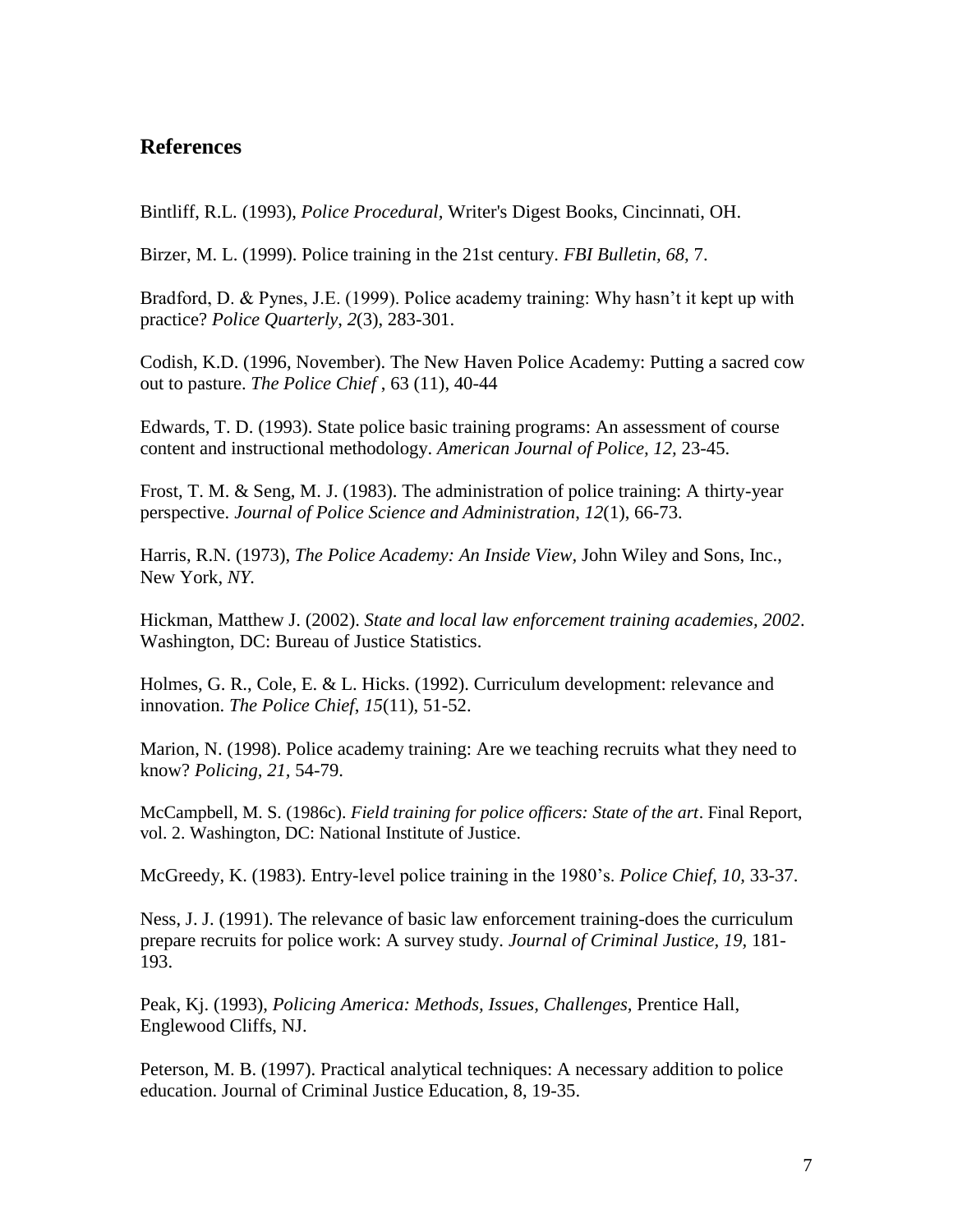Rojek, Jeff, Michael R. Smith, RobertJ. Kaminski, and Charles Scheer (July 2007). *A Comparative Analysis of Law Enforcement Training for South Carolina.* Columbia, S.C. University of South Carolina Department of Criminology and Criminal Justice

Satterfield, P.M. (1985), *The Police Academy: A Preparation Guide,* Phillip M. Satterfield, publisher, Cypress, CA.

Sharp, A.G. (1997, December). Does training keep up with the times? *Law and Order*, 45 (12), 43-48

Traut, C. A., Emmert, C. F., & Thom, K. (2000). Law enforcement recruit training at the state level: An Evaluation. *Police Quarterly, 3,* 294-314.

Wilson, W. (1992). The effective law enforcement trainer. *The Police Chief,* 59, 14-16.

Wilson, O.W. and McLaren, Roy C. Police Administration. 3rd ed. New York: McGraw-Hill, Inc., 1972.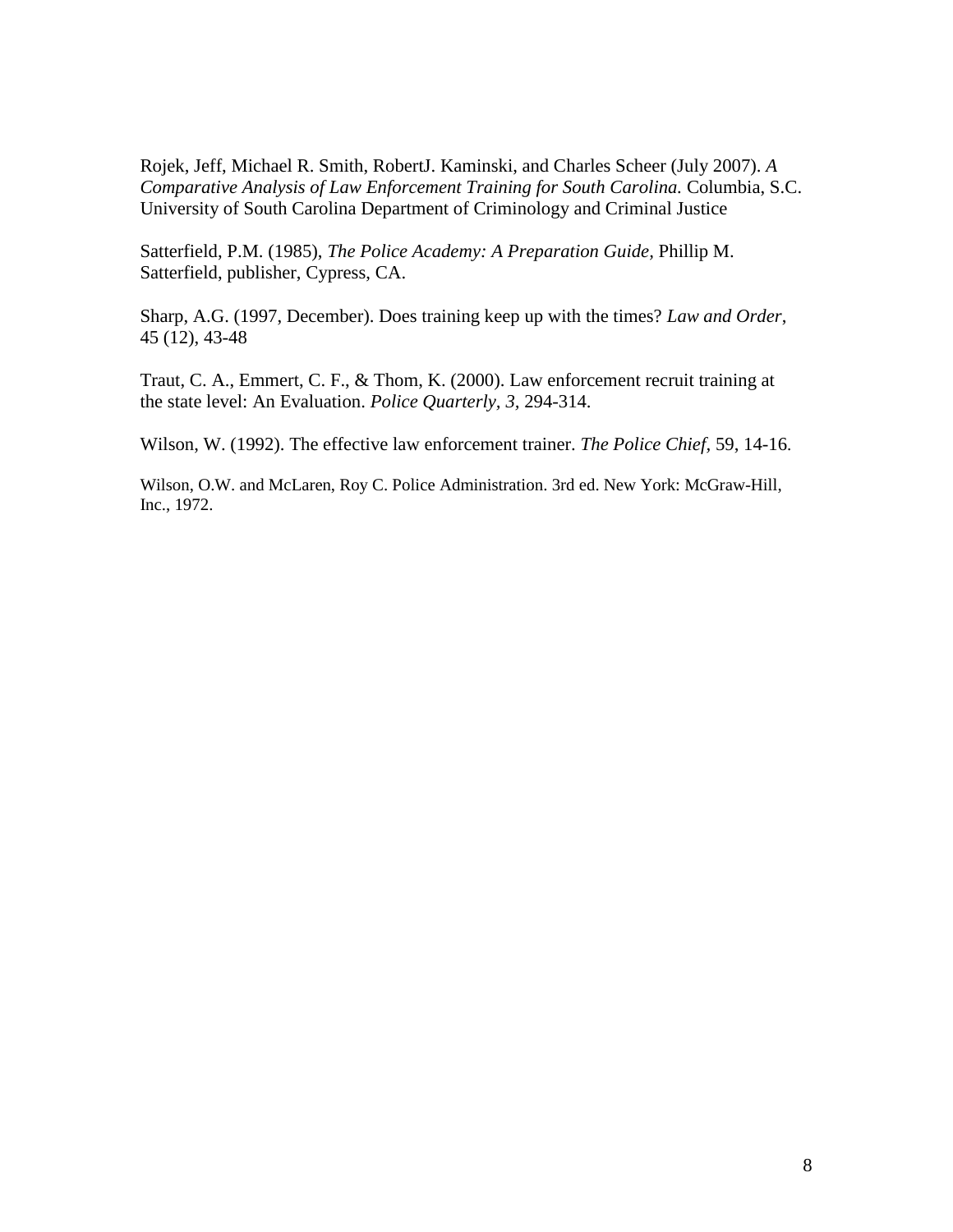### **Appendix A**

Florida Practicum Description

#### Found in the **Florida CMS Law Enforcement Basic Recruit Training Program,**  available at http://www.fdle.state.fl.us/Content.

#### **Instructions for Conducting Role-Play Practicum**

• There are 24 practicums throughout the basic recruit training program. The purpose of the practicum is to allow the students to problem solve, practice, and learn. The practicum is not a test. Instructors should allow students to learn through trial and error. As students practice and observe, instructors should allow them to critique and correct their own behaviors.

• The primary focus of each practicum is listed in the desired outcomes. While each practicum provides an opportunity to introduce basic concepts, such as officer safety and radio communications, students should not be required to perform tactics and techniques they have not been previously taught.

• Instructors may enhance the role-play, but should not replace it with one of their own.

• A minimum of three different student officers will participate in each practicum. Throughout the program, instructors should encourage every member of their class to participate, noting those students who constantly volunteer and those more reluctant to take part in the practicum.

• Each role-play must be performed at least three times. As with a real life situation, factors within the role play should vary each time. For example, the victim may be complacent the first time and combative the next, or at the scene of a possible burglary the victim may describe a burglary the first time and a robbery the next. Notice in this example you are addressing a call to a burglary and emphasizing elements of the crime in both variations of the role-play.

To conduct the role-play practicum:

1. Privately brief the role-players on their roles.

2. Brief the student officer(s) and class on the situation and begin the role-play with the student officer(s)'s approach to the scene of the incident.

3. Continue the role-play until the desired outcomes are reached, or it is determined that the student officer(s) has given his or her best effort.

4. Ask the class for feedback on what the student officer(s) did well or could have done differently. 5. Ask the class questions related to the desired outcome with emphasis on issues such as officer safety, type of crime, and elements of the crime.

6. Ask the student officer(s) to provide his or her own feedback on their performance.

7. Select another student officer(s) and again brief the class on the situation.

8. Continue the role-play (the victim should vary behavior and facts of the incident from the initial roleplay).

9. Gather feedback as in 4 through 6.

10. Select a third student officer(s) and brief the class on the situation.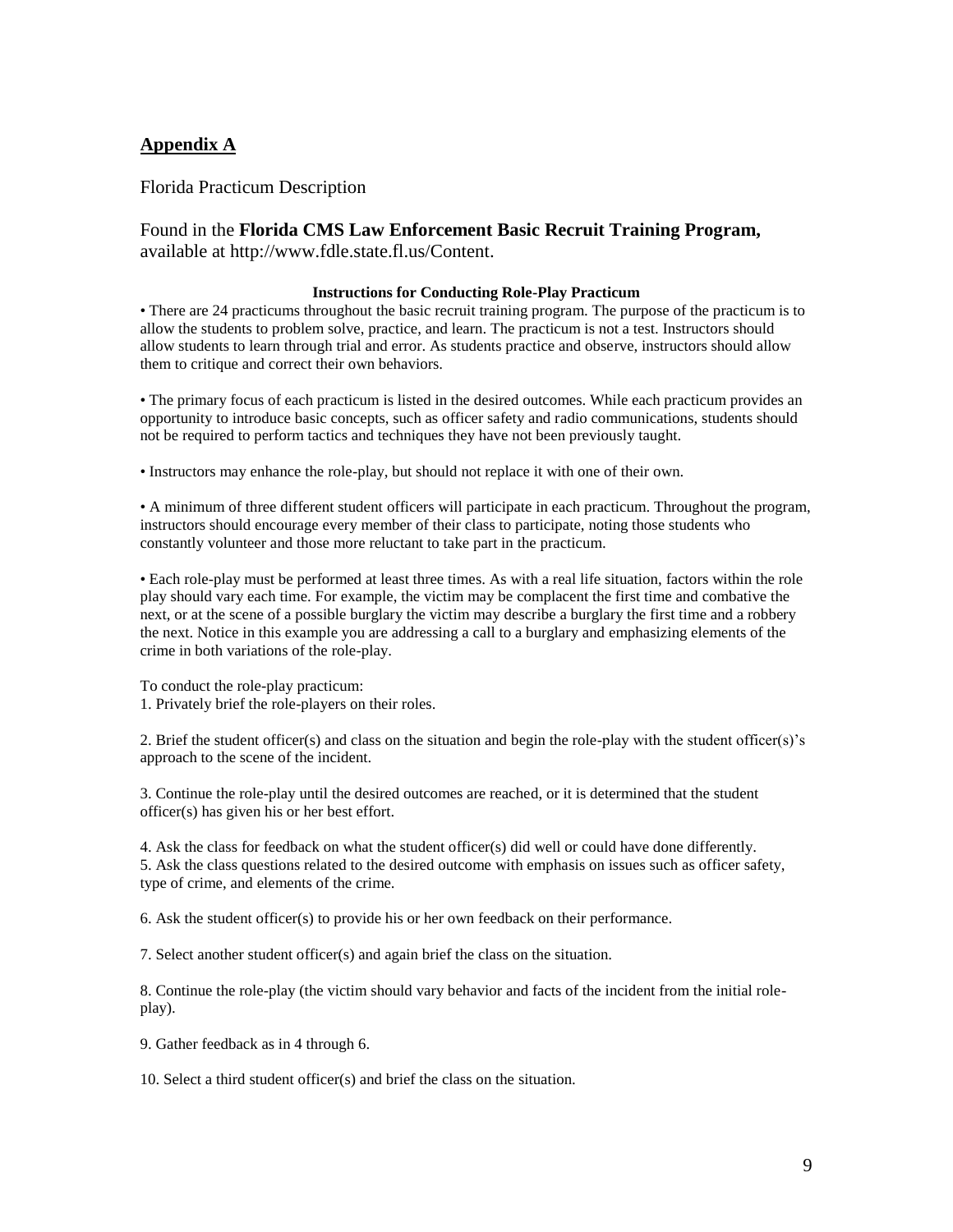11. Continue the role-play (the victim should vary behavior and circumstances of the incident from the initial roleplay).

12. Gather feedback as in 4 through 6.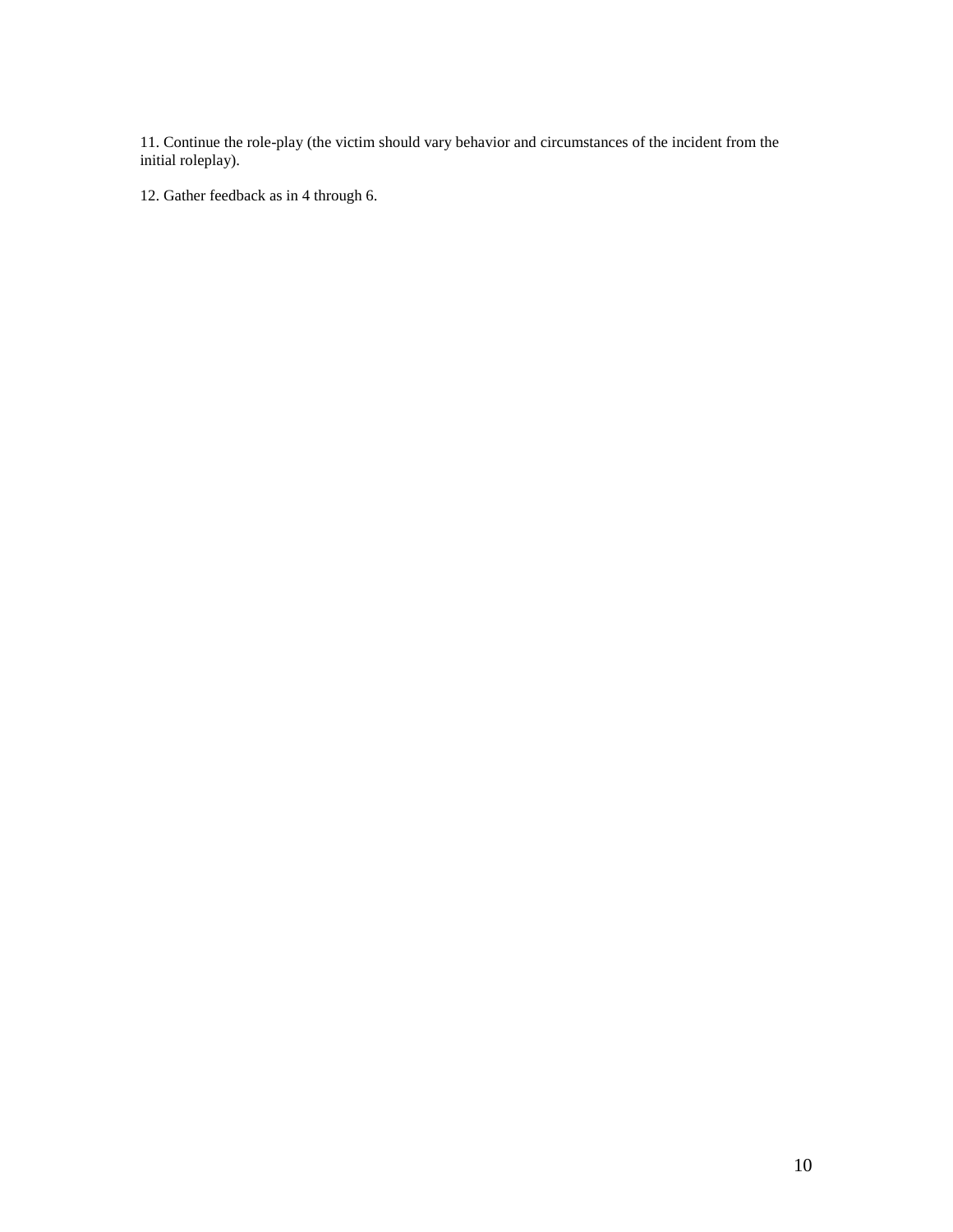### **Appendix B**

#### **12 NCAC 09B .0205 BASIC LAW ENFORCEMENT TRAINING**

(a) The basic training course for law enforcement officers consists of instruction designed to provide the trainee with the skills and knowledge to perform those tasks essential to function in law enforcement.

(b) The course entitled "Basic Law Enforcement Training" shall consist of a minimum of 620 hours of instruction and shall include the following identified topical areas and minimum instructional hours for each: (1) LEGAL UNIT

| (1) | PPOUL OBJI                                                    |           |
|-----|---------------------------------------------------------------|-----------|
|     | (A)<br>Motor Vehicle Laws                                     | 20 Hours  |
|     | (B)<br>Preparing for Court and Testifying in Court            | 12 Hours  |
|     | Elements of Criminal Law<br>(C)                               | 24 Hours  |
|     | Juvenile Laws and Procedures<br>(D)                           | 10 Hours  |
|     | Arrest, Search and Seizure/Constitutional Law<br>(E)          | 28 Hours  |
|     | <b>ABC</b> Laws and Procedures<br>(F)                         | 4 Hours   |
|     | <b>UNIT TOTAL</b>                                             | 98 Hours  |
| (2) | PATROL DUTIES UNIT                                            |           |
|     | (A)<br>Techniques of Traffic Law Enforcement                  | 24 Hours  |
|     | Explosives and Hazardous Materials Emergencies<br>(B)         | 12 Hours  |
|     | <b>Traffic Crash Investigation</b><br>(C)                     | 20 Hours  |
|     | In-Custody Transportation<br>(D)                              | 8 Hours   |
|     | (E)<br>Crowd Management                                       | 12 Hours  |
|     | (F)<br><b>Patrol Techniques</b>                               | 26 Hours  |
|     | (G)<br>Law Enforcement Communication and Information Systems  | 8 Hours   |
|     | Anti-Terrorism<br>(H)                                         | 4 Hours   |
|     | $\rm (I)$<br>Rapid Deployment                                 | 8 Hours   |
|     | <b>UNIT TOTAL</b>                                             | 122 Hours |
| (3) | LAW ENFORCEMENT COMMUNICATION UNIT                            |           |
|     | (A)<br>Dealing with Victims and the Public                    | 10 Hours  |
|     | (B)<br>Domestic Violence Response                             | 12 Hours  |
|     | Ethics for Professional Law Enforcement<br>(C)                | 4 Hours   |
|     | (D)<br>Individuals with Mental Illness and Mental Retardation | 8 Hours   |
|     | (E)<br><b>Crime Prevention Techniques</b>                     | 6 Hours   |
|     | Communication Skills for Law Enforcement Officers<br>(F)      | 8 Hours   |
|     | <b>UNIT TOTAL</b>                                             | 48 Hours  |
| (4) | <b>INVESTIGATION UNIT</b>                                     |           |
|     | (A)<br>Fingerprinting and Photographing Arrestee              | 6 Hours   |
|     | (B)<br>Field Note-taking and Report Writing                   | 12 Hours  |
|     | (C)<br>Criminal Investigation                                 | 34 Hours  |
|     | Interviews: Field and In-Custody<br>(D)                       | 16 Hours  |
|     | <b>Controlled Substances</b><br>(E)                           | 12 Hours  |
|     | (F)<br>Human Trafficking                                      | 2 Hours   |
|     | <b>UNIT TOTAL</b>                                             | 82 Hours  |
| (5) | PRACTICAL APPLICATION UNIT                                    |           |
|     | (A)<br><b>First Responder</b>                                 | 32 Hours  |
|     | (B)<br>Firearms                                               | 48 Hours  |
|     | (C)<br>Law Enforcement Driver Training                        | 40 Hours  |
|     | Physical Fitness (classroom instruction)<br>(D)               | 8 Hours   |
|     | (E)<br><b>Fitness Assessment and Testing</b>                  | 12 Hours  |
|     | (F)<br>Physical Exercise 1 hour daily, 3 days a week          | 34 Hours  |
|     | <b>Subject Control Arrest Techniques</b><br>(G)               | 40 Hours  |
|     | <b>UNIT TOTAL</b>                                             | 214 Hours |
| (6) | SHERIFF-SPECIFIC UNIT                                         |           |
|     | (A)<br>Civil Process                                          | 24 Hours  |
|     |                                                               |           |